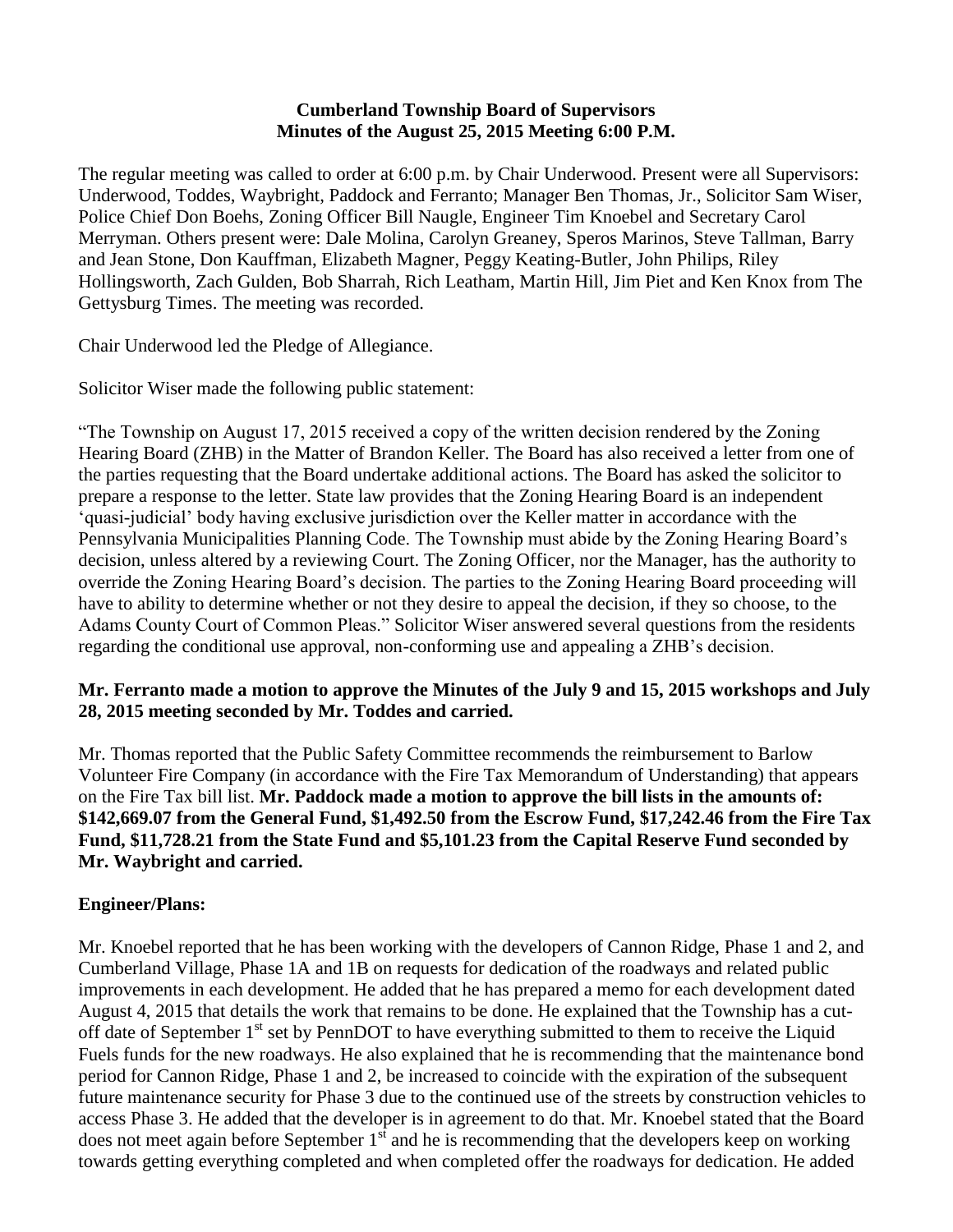that the proposal is that since no Liquid Fuels funds will be received, the developers will pay the Township an amount equal to what would have been received and the Township will provide the winter maintenance for the roadways. Mr. Paddock asked about the failure of Herr's Ridge Road near the Doehring property and Mr. Knoebel stated that this is addressed in a separate agreement with the developer. Mr. Paddock also asked about the intersection of Herr's Ridge Road and Fairplay Road and the possibility of it becoming a three-way stop intersection and there being a sign installed directing traffic down Fairplay Road to Route 116. Mr. Thomas stated that this has been reviewed by the Board on and off since he started working here and he would like to see a decision made. He added that a traffic study is required for a three-way stop intersection and if the Board is so inclined that should be authorized. Mr. Thomas reported that the directional sign was designed years ago and that can be moved forward. **Mr. Ferranto made a motion to move forward with the installation of a directional sign at the intersection of Herr's Ridge Road and Fairplay Road and to get a price to do a traffic study for a three-way stop intersection seconded by Mr. Paddock and carried.** 

**Solicitor Wiser recommended the following action: Mr. Toddes made a motion to authorize the preparation and advertisement of the necessary ordinances to open and ordain the following streets in Cumberland Village, Phase 1A and 1B; Woodhaven, Bobolink, Waxwing, Bittern and Fairplay Roads when deemed appropriate by the Township Engineer, Roadmaster and Manager seconded by Paddock and carried. Mr. Ferranto made a motion to authorize Solicitor Wiser to prepare an amendment to the Developer's Agreement or a separate agreement for the Liquid Fuels reimbursement for Cumberland Village, Phase 1A and 1B seconded by Mr. Toddes and carried.** 

**Solicitor Wiser recommended similar action for Cannon Ridge, Phase 1 and Phase 2 with the additional action item to address the maintenance security. Mr. Ferranto made a motion to authorize the preparation and advertisement of the necessary ordinance to open and ordain all or a part of, as applicable: Battalion, Regiment, Brigadier, Cannon Ridge Way and Sabre, when deemed appropriate by the Township Engineer, Roadmaster and Manager seconded by Paddock and carried. Mr. Ferranto made a motion to authorize an amendment to the existing Developer's Agreement for Cannon Ridge to address the maintenance security as presented by the Township Engineer with the extension through completion of the Phase 3 improvements as well as address the Liquid Fuels reimbursement if that becomes necessary seconded by Mr. Paddock and carried.** 

## **Public Comment:**

Zach Gulden, 1595 Herr's Ridge Road, asked the Supervisors to support the purchase of police body and vehicle cameras for the Police Department. He gave results of several studies that supported the use of the cameras and reported that their use reduced the "use of force" incidents. Mr. Gulden also reported that the Biglerville Police Department currently uses the body cameras and Gettysburg Borough is looking into it. Mr. Gulden stated that he feels that it is a "win-win" situation for everyone and he is hoping that a local business will help fund this cause.

Jean Stone, 1745 Mummasburg Road, stated that it appears that the website's search engine is no longer working and it did in the past.

Don Kauffman, 56 Bittern Drive, reported that he attended the Regional Comprehensive Plan meeting on August 17, 2015 and noticed that Cumberland Village is labeled as a "new development or redevelopment area." He added that he could not get an answer as to what "re-development" meant. He stated that he wants to see the historical nature of the Township maintained and is not interested in large retail/commercial establishments coming into the area. Mr. Paddock explained the "growth area" and offered to talk with him further at another time.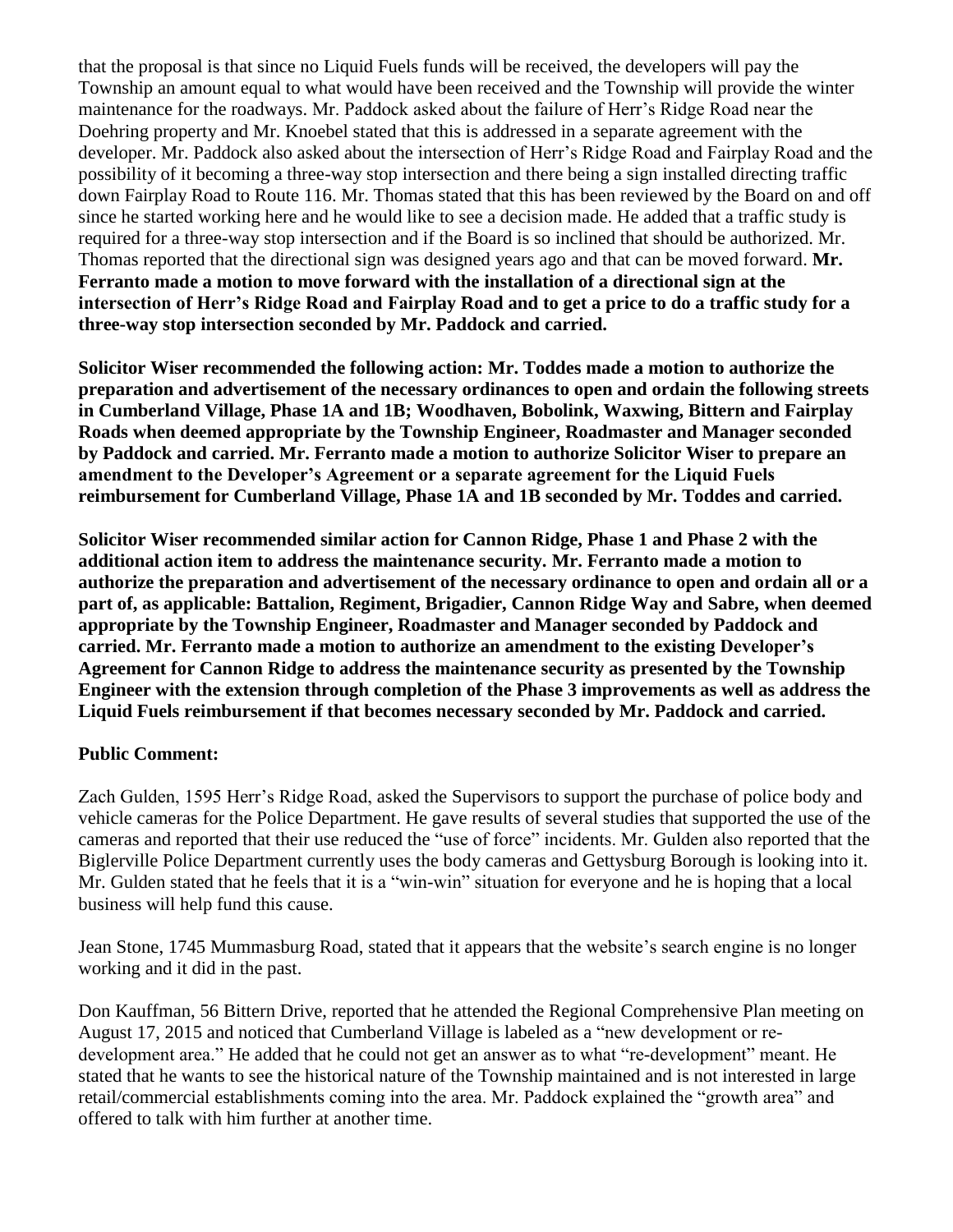Speros Marinos, 912 Baltimore Pike, on behalf of the Cumberland Township Historical Society, reported that they had 103 people attend their meeting last evening and they had a program for the  $250<sup>th</sup>$ anniversary of the creation of the Mason-Dixon Line. He added that there will also be a celebration at the Mary Penn Bed and Breakfast on Saturday in honor of the anniversary. Mr. Marinos reported that the society has reached out to Mt. Joy Township to join them. Mr. Marinos stated that the Comprehensive Plan is a road map for the future, but it is not binding.

Elizabeth Magner, 470 Belmont Road, reported that she cannot use her heat in the winter and when it is nice out, she cannot open her windows because of the stench. She asked if it is any use to fill out a complaint form and Solicitor Wiser stated that it absolutely is.

Jean Stone, 1745 Mummasburg Road, stated that every month she submits a letter to the Supervisors and she never gets a response. She added that she is still waiting to hear how the Township is going to deal with the Vector Management and Mortalities Plans. Solicitor Wiser assured Mrs. Stone that her letters are read and the matters are looked into and often times the matters do involve enforcement actions that are not subject to disclosure. Solicitor Wiser stated that the Township is internally reviewing the question on the Vector Management and Mortalities Plans. Mr. Ferranto suggested that the Township/Supervisors at least acknowledge that the letter or complaint is received and they will take the matter up at a workshop.

# **Police Report:**

Police Chief Don Boehs presented a written and oral report of police activities for the month of July including; 704 complaints, 386 traffic stops, 245 combined arrests, 6 traffic accidents, 26 targeted enforcements and 13,300 patrol miles. He added that they assisted other agencies 20 times and they were assisted four times.

# **Active Business:**

Chair Underwood stated that Barlow Volunteer Fire Company's request for reimbursement, in the amount of \$17,242.46, was approved in the bills list as recommended by the Public Safety Committee.

Mr. Thomas reported that the Adams County Conservation District is asking for permission to install metal educational storm drain markers above suitable storm drains that are located in the Township's rights of way. **Mr. Ferranto made a motion to authorize the Conservation District to install the educational markers on suitable storm drains that are located in the Township's rights of way seconded by Mr. Paddock and carried.**

Mr. Thomas also reported that the Township's Emergency Operation Plan has been updated by Dave Sanders, Township Emergency Management Coordinator, and it needs approval. **Mr. Toddes made a motion to approve the Cumberland Township Emergency Operations Plan seconded by Mr. Waybright and carried.**

**Solicitor –** Solicitor Wiser reported that the Township received a letter from Rhoades and Owen, Pension Consultant, requesting that an ordinance be adopted amending the Police Pension Plan to keep it in compliance with the Internal Revenue Service's requirements as follows:

### **ORDINANCE 2015-160**

**AN ORDINANCE OF CUMBERLAND TOWNSHIP RELATIVE TO THE ESTABLISHMENT AND MAINTENANCE OF THE POLICE EMPLOYEES PENSION, ANNUITY, INSURANCE AND BENEFIT FUND OR FUNDS, TO AMEND CERTAIN PROVISIONS OF THE PENSION PLAN AND OR PROGRAM APPLICABLE TO THE POLICE EMPLOYEES OF SAID TOWNSHIP.**